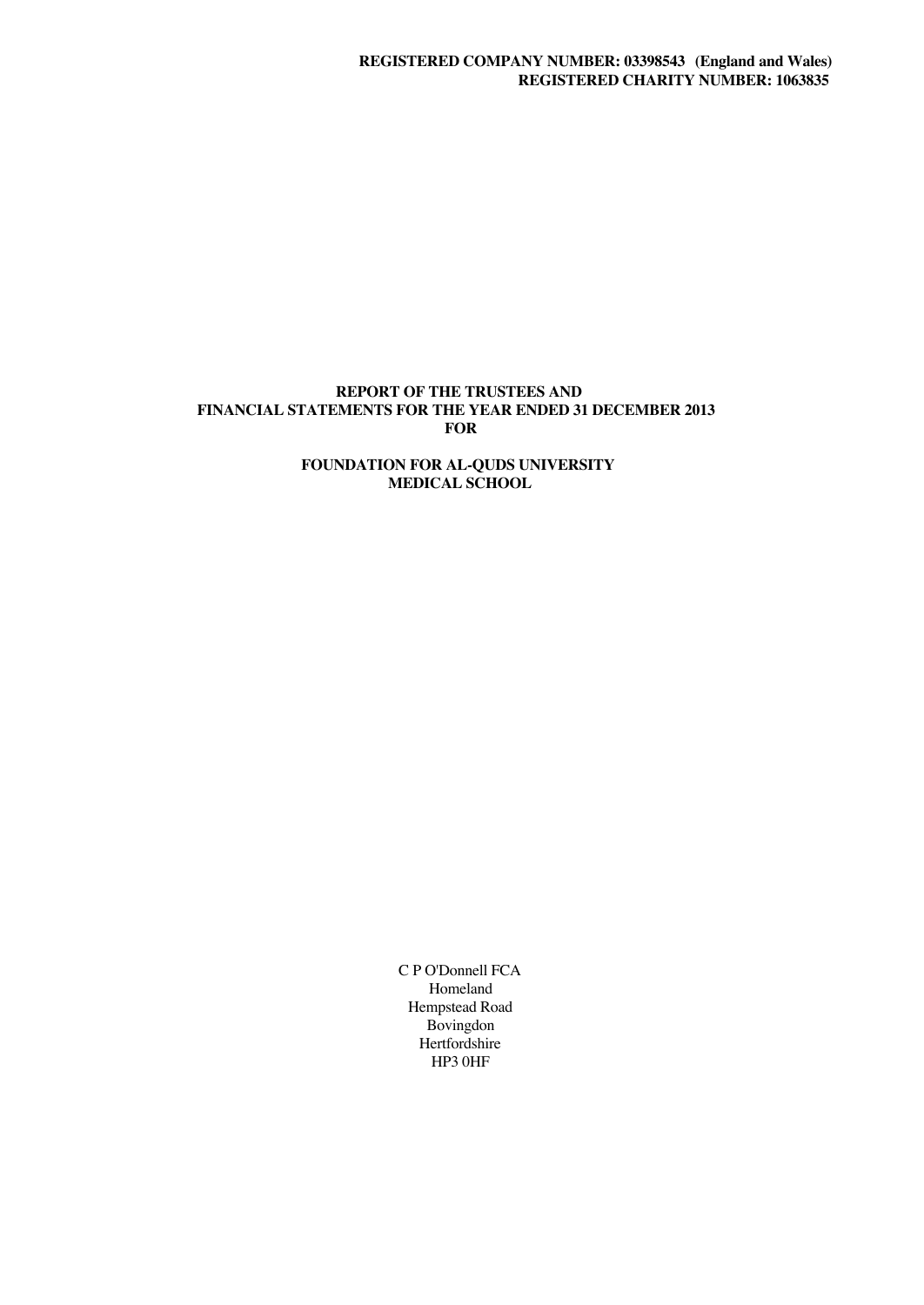# **CONTENTS OF THE FINANCIAL STATEMENTS FOR THE YEAR ENDED 31 DECEMBER 2013**

|                                            | Page       |
|--------------------------------------------|------------|
| Report of the Trustees                     | $1$ to $3$ |
| Independent Examiner's Report              | 4          |
| <b>Statement of Financial Activities</b>   | 5          |
| <b>Balance Sheet</b>                       | $6$ to $7$ |
| Notes to the Financial Statements          | $8$ to 9   |
| Detailed Statement of Financial Activities | 10         |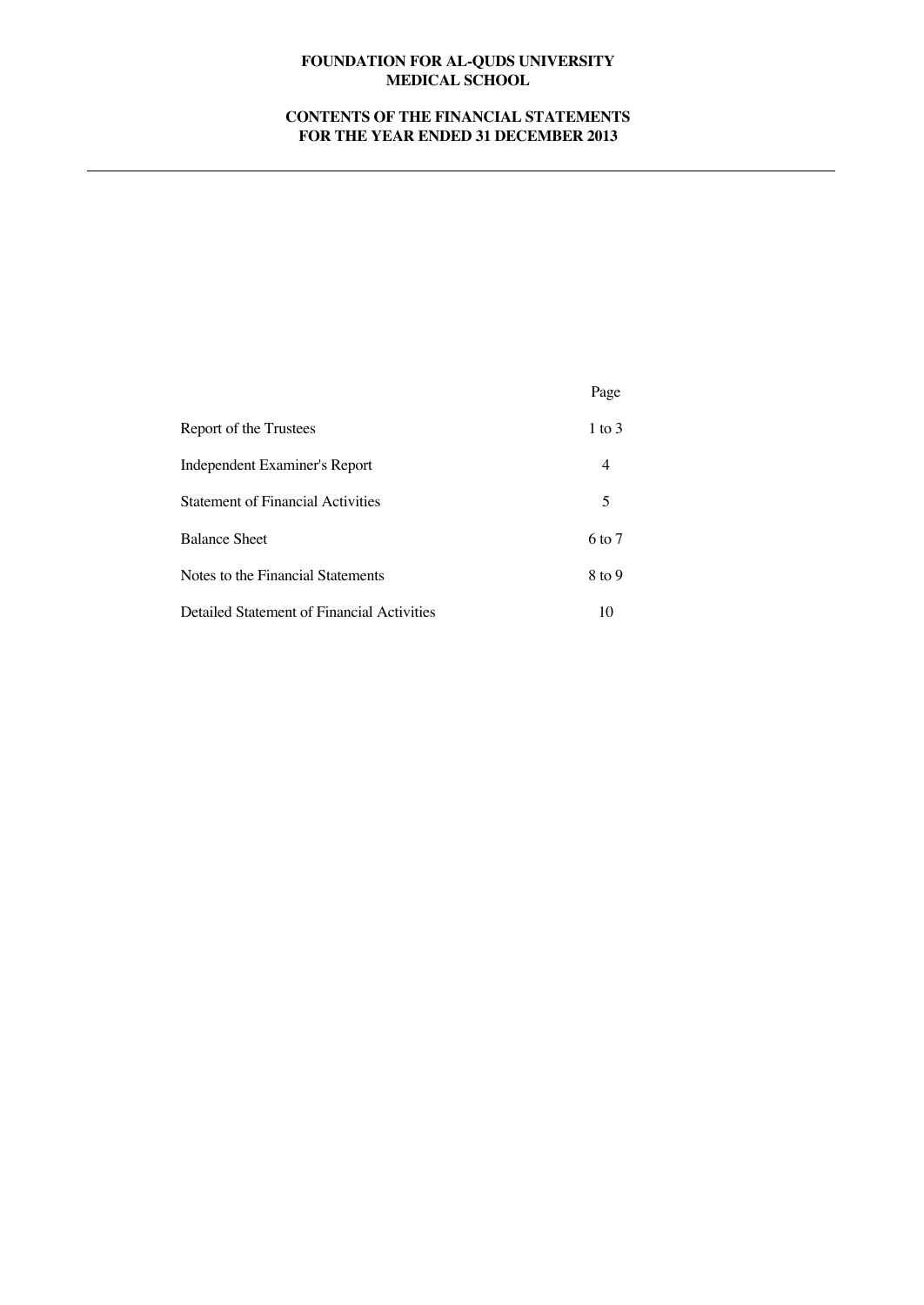## **REPORT OF THE TRUSTEES FOR THE YEAR ENDED 31 DECEMBER 2013**

The trustees who are also directors of the charity for the purposes of the Companies Act 2006, present their report with the financial statements of the charity for the year ended 31 December 2013. The trustees have adopted the provisions of the Statement of Recommended Practice (SORP) 'Accounting and Reporting by Charities' issued in March 2005.

### **REFERENCE AND ADMINISTRATIVE DETAILS**

**Registered Company number** 03398543 (England and Wales)

**Registered Charity number** 1063835

**Registered office**

20 Goodge Place London W1T 4SH

## **Trustees**

Dr M Bustami Dr S Haj Yahia Dr M El Tawil - resigned 9.7.13 Dr F Haddad Dr A Massoud T Leonard Dr L Nashef S Shehadeh<br>Dr K Dawas - appointed 9.7.13

**Company Secretary** A A Wolton

## **Independent examiner**

C P O'Donnell FCA Homeland Hempstead Road Bovingdon Hertfordshire HP3 0HF

# **STRUCTURE, GOVERNANCE AND MANAGEMENT**

## **Governing document**

The charity is controlled by its governing document, a deed of trust, and constitutes a limited company, limited by guarantee, as defined by the Companies Act 2006.

## **Risk management**

The trustees have a duty to identify and review the risks to which the charity is exposed and to ensure appropriate controls are in place to provide reasonable assurance against fraud and error.

# **OBJECTIVES AND ACTIVITIES**

The Foundation for Al-Quds University Medical School (FQMS) was incorporated on 3 July 1997 as a company limited by guarantee No. 3398543. FQMS received registration of its charitable status from the Charity Commissioners on 7 August 1997 with the registered charity number 1063835. The principal charitable objects of FQMS are for the advancement of education in the public field of medicine and in particular for the advancement of all aspects of the work of the Medical School at Al-Quds University. At the time of formation this was the only Palestinian medical school: the charity has now extended its work to support schools in Gaza and Nablus. In recognition it has adopted a working name in addition to FQMS: The Al-Quds Foundation for Medical Schools in Palestine.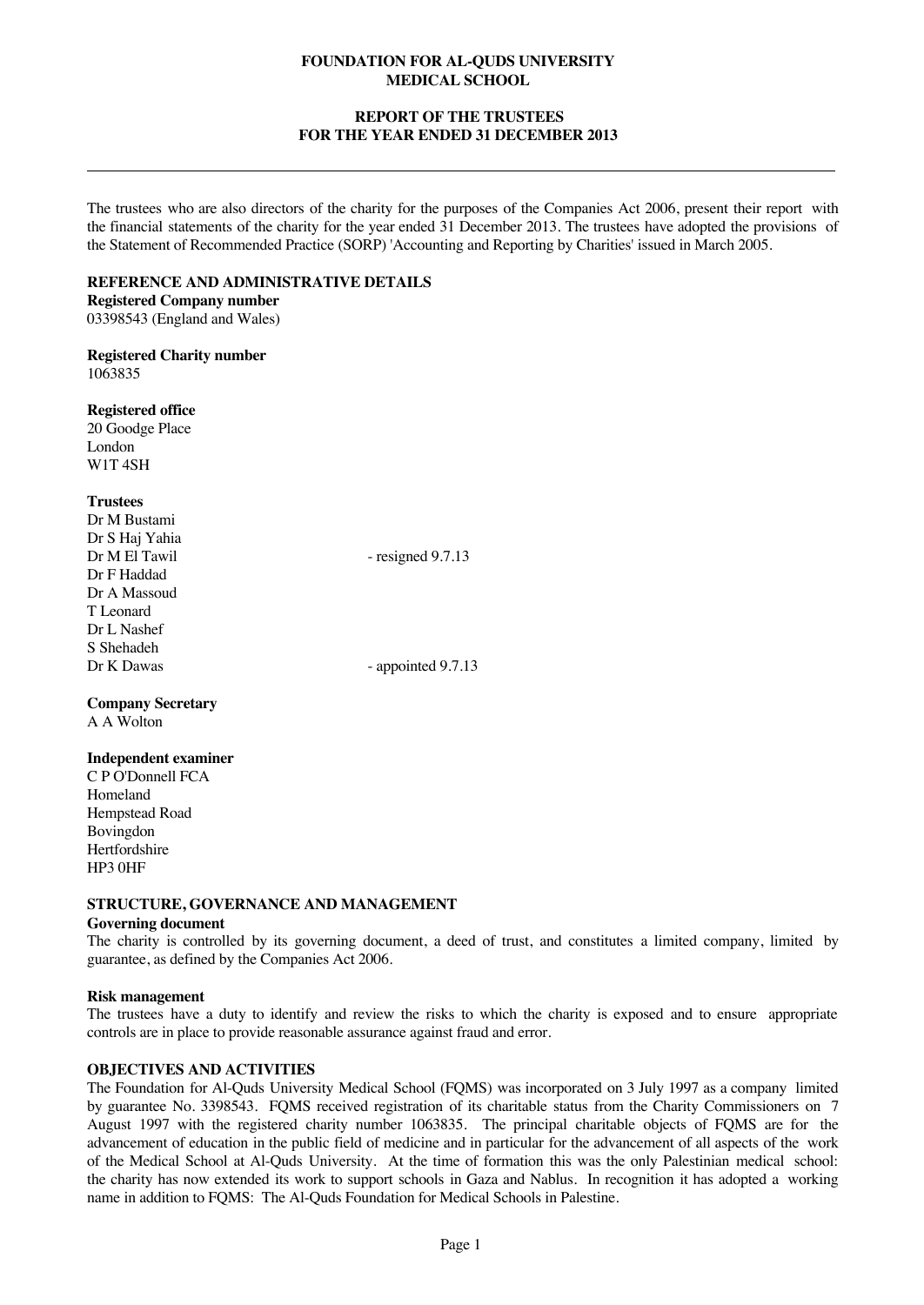## **REPORT OF THE TRUSTEES FOR THE YEAR ENDED 31 DECEMBER 2013**

#### **OBJECTIVES AND ACTIVITIES**

The accounts presented with this report cover the year to 31 December 2013. The fifteenth AGM of the Foundation held on Thursday, September 12, 2013 was kindly hosted by Mrs Dalia Salam Rishani & Mr Ramzi Rishani. The following trustees retired and were re-appointed: Mr Tony Leonard, Dr Saleem Haj-Yahia, Dr Ahmed Massoud. As provided by the articles of association, the remaining trustees continued to hold office, one third retiring in rotation at successive AGMs. The trustees for the period were Dr Mahmud Bustami, Dr Fuad Haddad, Dr Saleem Haj-Yahia, Mr Anthony Leonard (treasurer), Dr Ahmed Massoud, Dr Lina Nashef (chair), Mr Said Shehadeh and Dr Khaled Dawas (elected as trustee in July 2013). Mr Adam Wolton continued as secretary and Dr Jeanne Frossard as officer for student affairs. In addition to the AGM, formal meetings of the trustees in the year 2013 were held on January 22 and July 14, 2013. In between formal meetings, trustees conducted the business of the charity with regular email contact, at least monthly.

FQMS continued to support external teachers and examiners, student electives, increased temporary student accommodation during clinical placements, conferences, student debt relief, and postgraduate training. Our postgraduate pathology trainee (Cairo) from Gaza continues on course as does our renal postgraduate trainee who commenced in November 2012 in Canterbury, Kent. Two new postgraduate cardiology trainees started in Glasgow in 2013. The first trainee (adult cardiology) arrived in January 2013 and the second (paediatric cardiology) in June 2013. All progress very well. New trainees for 2014 have been accepted through our partnership with Juzoor and The Arab Fund for Economic and Social Development and placements sought during 2013. The previously supported neurosurgical trainees continue in NHS funded posts in Cardiff and Southampton. Our postgraduate neurology trainees who returned to Palestine in 2012 continue to provide excellent service, one in the West Bank and the other in Gaza. The West Bank neurologist is now also working in the medical school as Al Quds University. Students from Al Quds, An-Najah, the Islamic University and Al Azhar Universities were supported by FQMS for their elective period outside Palestine. FQMS successfully applied to the Madrinha Trust for 5 full scholarships for 5 medical students studying in Palestine, 3 from Al Quds and 2 from Gaza and is facilitating this generous support as well as mentorship for these students. The trustees were delighted to agree to OxPal becoming affiliated to FQMS and to support their exploratory trip to Palestine to plan their on-line teaching programme.

FQMS continued to work with no regular administrative support, with adhoc remunerated support provided in 2013 by Dr Andrea Srur. FQMS trustees are immensely grateful to Mr Adam Wolton, secretary, who continued to provide his expertise and valuable time on a voluntary basis. FQMS trustees are also grateful to their colleague Dr Jeanne Frossard for being the FQMS lead on student affairs. We are particularly grateful to the students' host institutions and supervisors and to all who helped in their reception and placement. FQMS congratulates the Deans and all their colleagues and students for continuing progress in the face of immense difficulties.

Our annual fundraising dinner was successfully held in March 2013 and we were delighted to welcome Dr Mamdouh El Aker as keynote speaker and Dr Swee Ang Chai as auctioneer. FQMS was also delighted to present its first major benefactor award to Mr and Mrs AM Qattan to mark their generous support of FQMS over the years as well as other Palestinian charities.

For the preparation of the accounts which form part of this report, FQMS is especially grateful to our Treasurer Mr Anthony Leonard, who prepared the records, and to our auditors Messrs C P O'Donnell & Co. The reporting accountants Messrs C P O'Donnell & Co, Chartered Accountants, have indicated their willingness to continue in office.

Many members, not specifically mentioned, have made extremely generous donations to the charity as well as giving of their time and skills. The trustees are grateful for all their support and encouragement. We remain committed to the development of FQMS in expertise and service towards the fulfillment of its objective of furthering medical education. In continuing to support medical education for Palestine, FQMS helps lay the foundations for a better future.

Lina Nashef, FQMS Chair.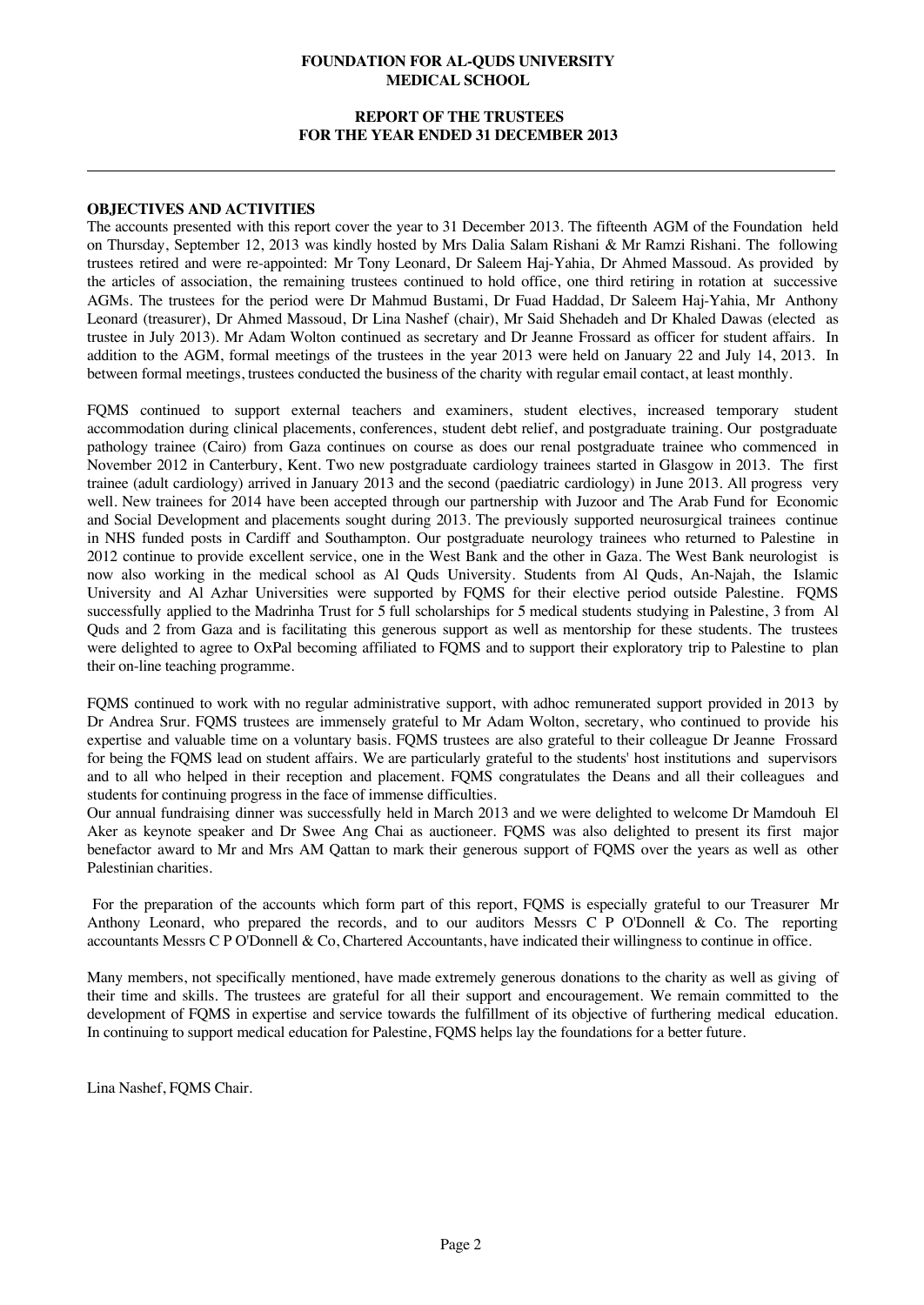# **REPORT OF THE TRUSTEES FOR THE YEAR ENDED 31 DECEMBER 2013**

# **ON BEHALF OF THE BOARD** :

Dr L Nashef - Trustee

18 September 2014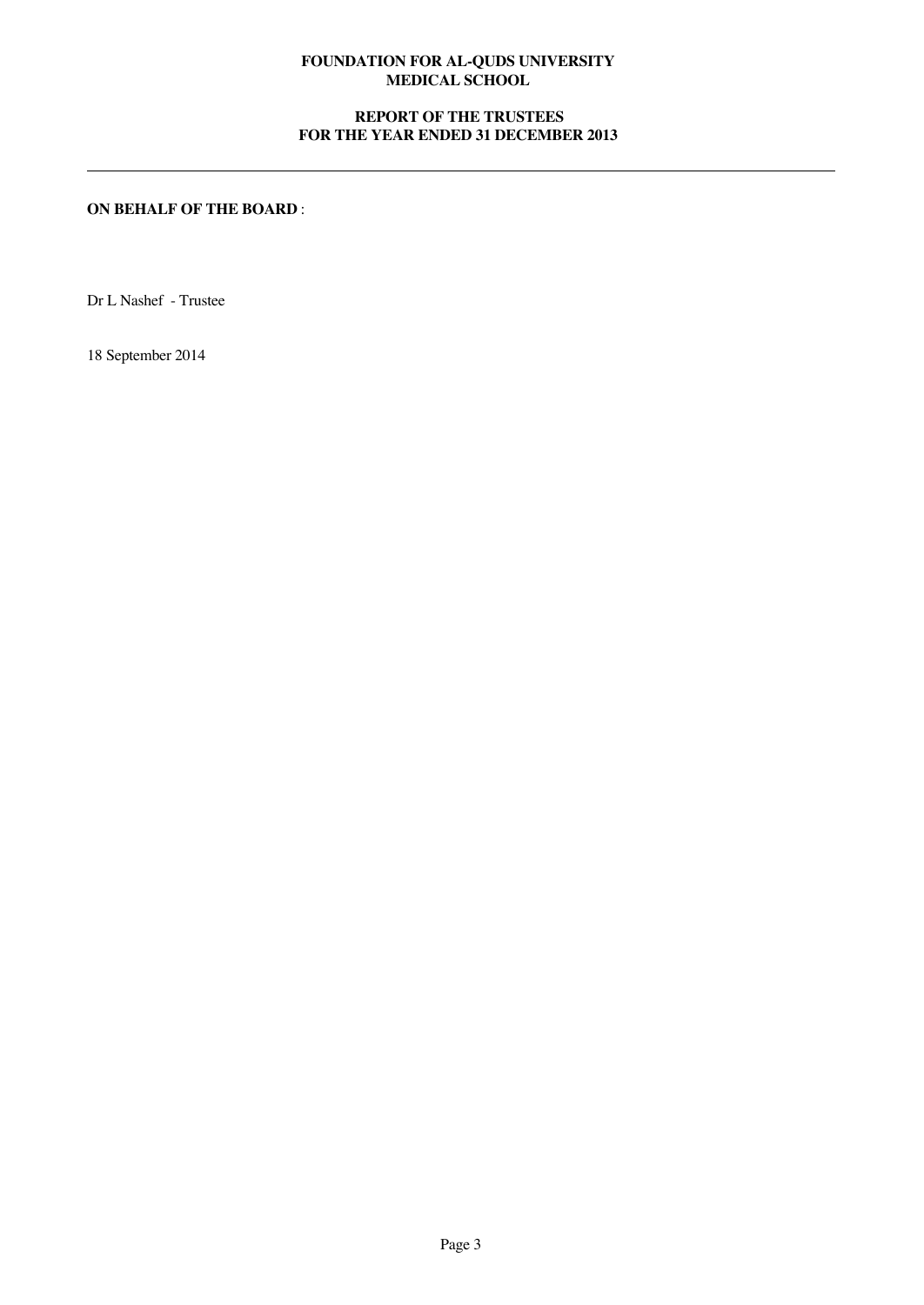## **INDEPENDENT EXAMINER'S REPORT TO THE TRUSTEES OF FOUNDATION FOR AL-QUDS UNIVERSITY MEDICAL SCHOOL**

I report on the accounts for the year ended 31 December 2013 set out on pages five to nine.

#### **Respective responsibilities of trustees and examiner**

The charity's trustees (who are also the directors for the purposes of company law) are responsible for the preparation of the accounts. The charity's trustees consider that an audit is not required for this year (under Section 144(2) of the Charities Act 2011 (the 2011 Act)) and that an independent examination is required.

Having satisfied myself that the charity is not subject to audit under company law and is eligible for independent examination, it is my responsibility to:

- examine the accounts under Section 145 of the 2011 Act
- to follow the procedures laid down in the General Directions given by the Charity Commission (under Section 145(5)(b) of the 2011 Act); and
- to state whether particular matters have come to my attention.

#### **Basis of the independent examiner's report**

My examination was carried out in accordance with the General Directions given by the Charity Commission. An examination includes a review of the accounting records kept by the charity and a comparison of the accounts presented with those records. It also includes consideration of any unusual items or disclosures in the accounts, and seeking explanations from you as trustees concerning any such matters. The procedures undertaken do not provide all the evidence that would be required in an audit, and consequently no opinion is given as to whether the accounts present a 'true and fair view ' and the report is limited to those matters set out in the statements below.

## **Independent examiner's statement**

In connection with my examination, no matter has come to my attention:

- (1) which gives me reasonable cause to believe that, in any material respect, the requirements
	- to keep accounting records in accordance with Section 386 and 387 of the Companies Act 2006; and
	- to prepare accounts which accord with the accounting records, comply with the accounting requirements of Sections 394 and 395 of the Companies Act 2006 and with the methods and principles of the Statement of Recommended Practice: Accounting and Reporting by Charities

have not been met; or

(2) to which, in my opinion, attention should be drawn in order to enable a proper understanding of the accounts to be reached.

C P O'Donnell FCA Homeland Hempstead Road Bovingdon Hertfordshire HP3 0HF

18 September 2014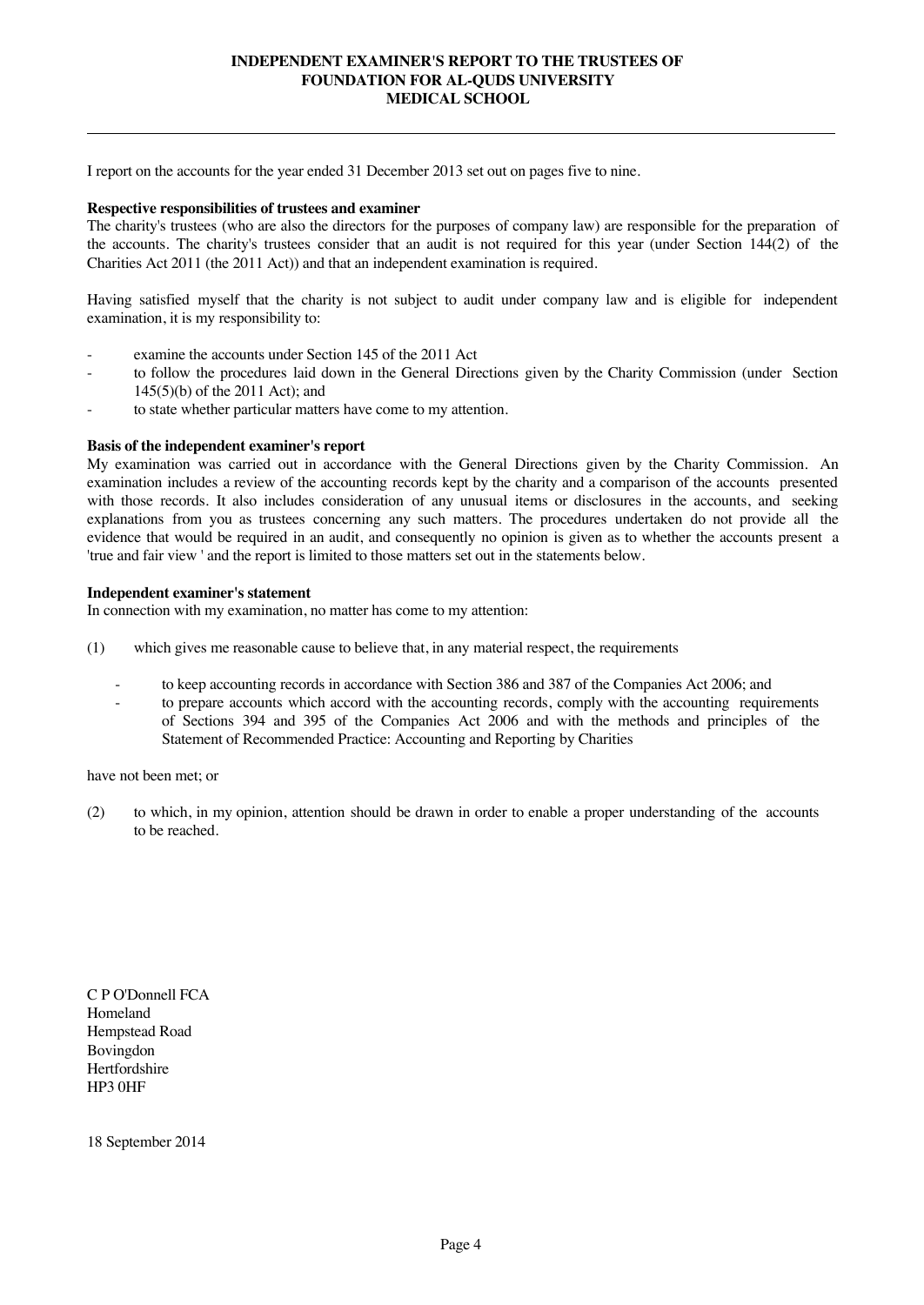# **STATEMENT OF FINANCIAL ACTIVITIES FOR THE YEAR ENDED 31 DECEMBER 2013**

| <b>INCOMING RESOURCES</b>                                                                                                                                                                                                                    | <b>Notes</b>   | 31.12.13<br>Unrestricted<br>fund<br>$\pounds$ | 31.12.12<br>Total<br>funds<br>£    |
|----------------------------------------------------------------------------------------------------------------------------------------------------------------------------------------------------------------------------------------------|----------------|-----------------------------------------------|------------------------------------|
| Incoming resources from generated funds<br>Voluntary income<br>Investment income                                                                                                                                                             | $\overline{2}$ | 79,921<br>1,829                               | 32,298<br>3,447                    |
| <b>Total incoming resources</b>                                                                                                                                                                                                              |                | 81,750                                        | 35,745                             |
| <b>RESOURCES EXPENDED</b><br><b>Costs of generating funds</b><br>Costs of generating voluntary income<br><b>Charitable activities</b><br>Tuition support for medical students.<br><b>Governance costs</b><br><b>Total resources expended</b> |                | 1,635<br>170,462<br>780<br>172,877            | 7,874<br>139,799<br>780<br>148,453 |
| NET INCOMING/(OUTGOING)<br><b>RESOURCES</b>                                                                                                                                                                                                  |                | (91, 127)                                     | (112,708)                          |
| <b>RECONCILIATION OF FUNDS</b>                                                                                                                                                                                                               |                |                                               |                                    |
| <b>Total funds brought forward</b>                                                                                                                                                                                                           |                | 622,943                                       | 735,651                            |
| <b>TOTAL FUNDS CARRIED FORWARD</b>                                                                                                                                                                                                           |                | 531,816                                       | 622,943                            |

The notes form part of these financial statements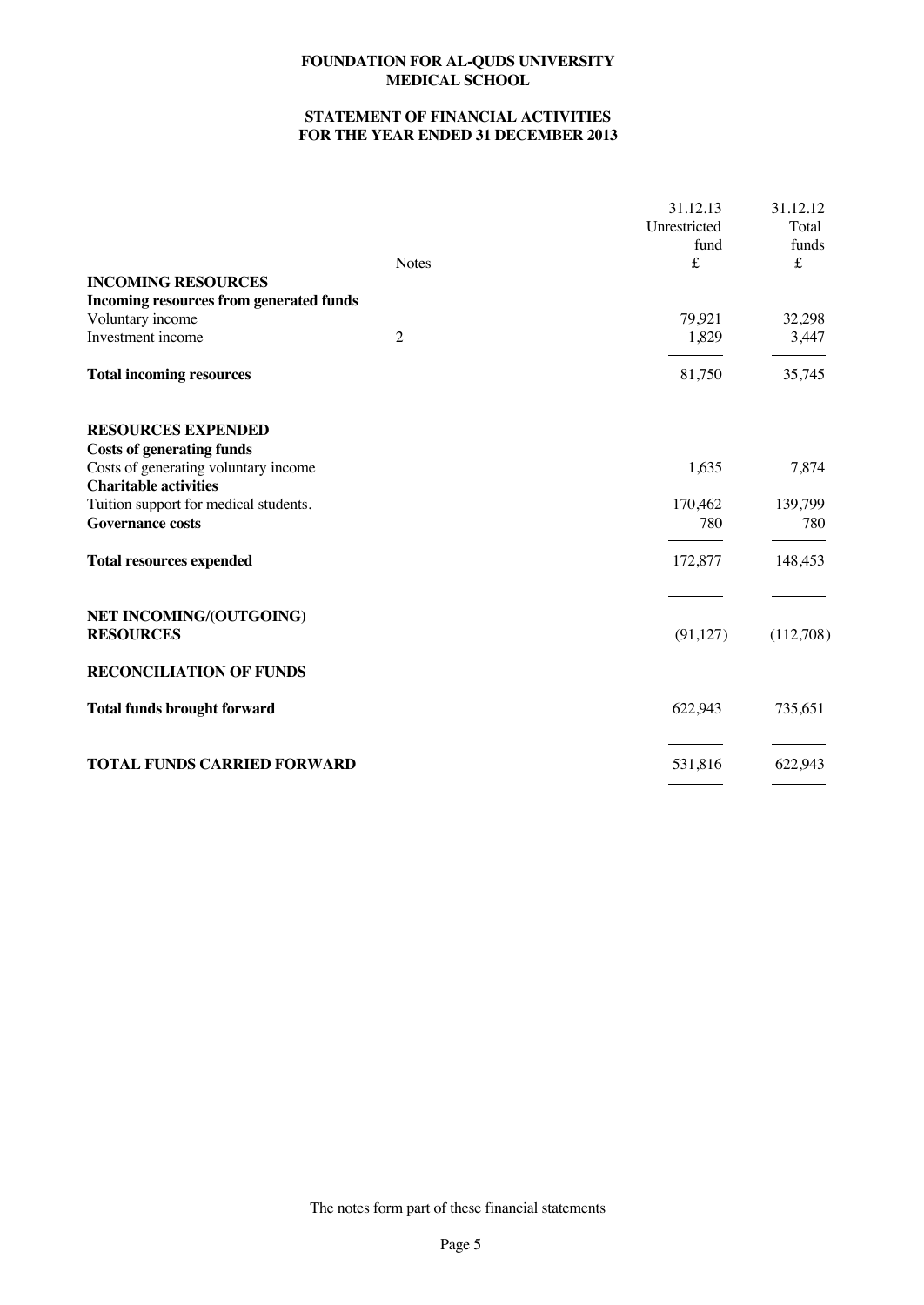## **BALANCE SHEET AT 31 DECEMBER 2013**

|                                                         | <b>Notes</b>   | 31.12.13<br>Unrestricted<br>fund<br>$\pounds$ | 31.12.12<br>Total<br>funds<br>$\pounds$ |
|---------------------------------------------------------|----------------|-----------------------------------------------|-----------------------------------------|
| <b>CURRENT ASSETS</b>                                   |                |                                               |                                         |
| Debtors<br>Cash at bank                                 | $\overline{4}$ | 532,597                                       | 11,617<br>612,107                       |
|                                                         |                | 532,597                                       | 623,724                                 |
| <b>CREDITORS</b><br>Amounts falling due within one year | 5              | (781)                                         | (781)                                   |
| <b>NET CURRENT ASSETS</b>                               |                | 531,816                                       | 622,943                                 |
| TOTAL ASSETS LESS CURRENT<br><b>LIABILITIES</b>         |                | 531,816                                       | 622,943                                 |
| <b>NET ASSETS</b>                                       |                | 531,816                                       | 622,943                                 |
| <b>FUNDS</b>                                            | 6              |                                               |                                         |
| Unrestricted funds                                      |                | 531,816                                       | 622,943                                 |
| <b>TOTAL FUNDS</b>                                      |                | 531,816<br>_____                              | 622,943                                 |

The notes form part of these financial statements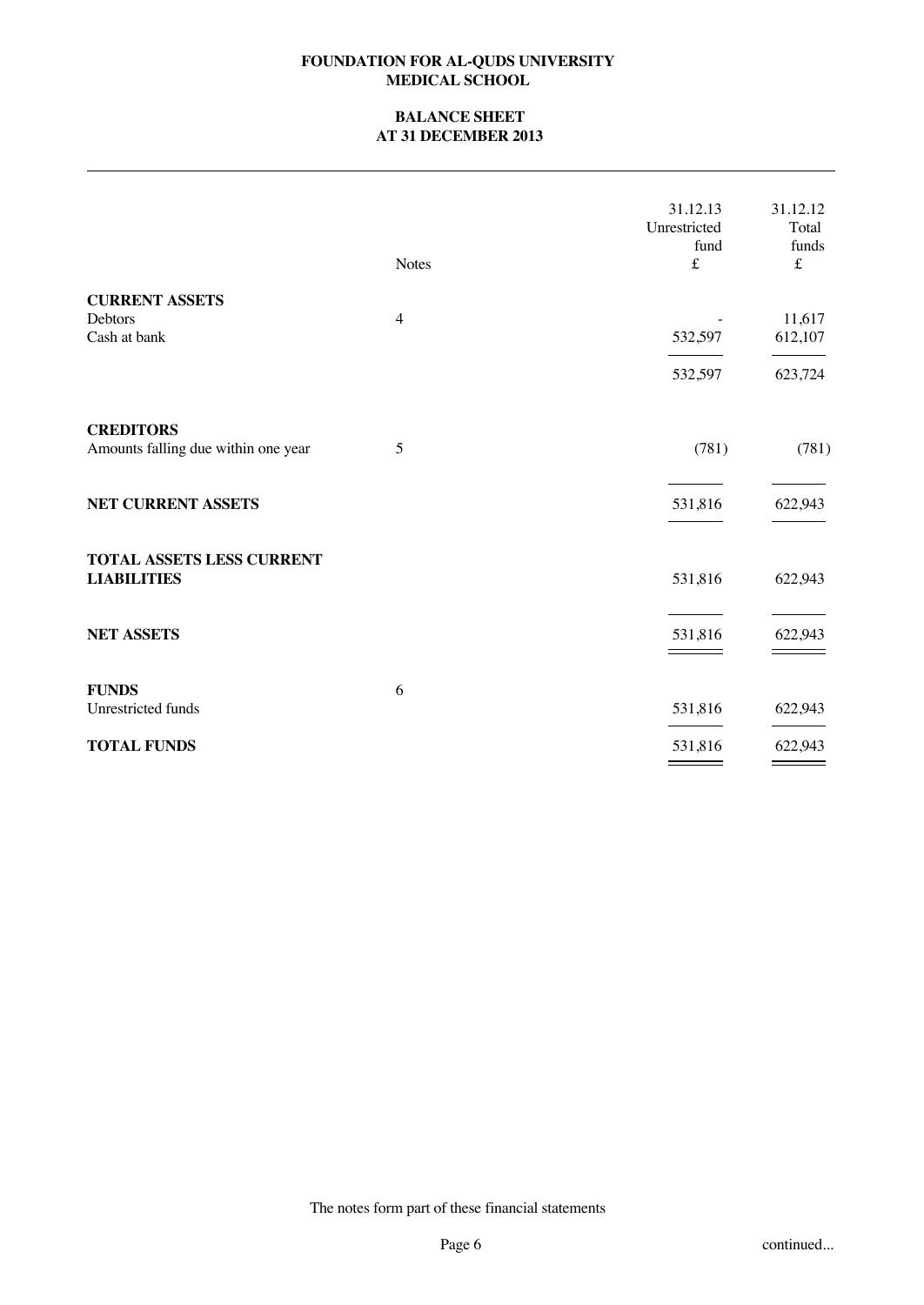## **BALANCE SHEET - CONTINUED AT 31 DECEMBER 2013**

The charitable company is entitled to exemption from audit under Section 477 of the Companies Act 2006 for the year ended 31 December 2013.

The members have not required the charitable company to obtain an audit of its financial statements for the year ended 31 December 2013 in accordance with Section 476 of the Companies Act 2006.

The trustees acknowledge their responsibilities for

- (a) ensuring that the charitable company keeps accounting records that comply with Sections 386 and 387 of the Companies Act 2006 and
- (b) preparing financial statements which give a true and fair view of the state of affairs of the charitable company as at the end of each financial year and of its surplus or deficit for each financial year in accordance with the requirements of Sections 394 and 395 and which otherwise comply with the requirements of the Companies Act 2006 relating to financial statements, so far as applicable to the charitable company.

These financial statements have been prepared in accordance with the special provisions of Part 15 of the Companies Act 2006 relating to small charitable companies and with the Financial Reporting Standard for Smaller Entities (effective April 2008).

The financial statements were approved by the Board of Trustees on 18 September 2014 and were signed on its behalf by:

Dr L Nashef -Trustee

The notes form part of these financial statements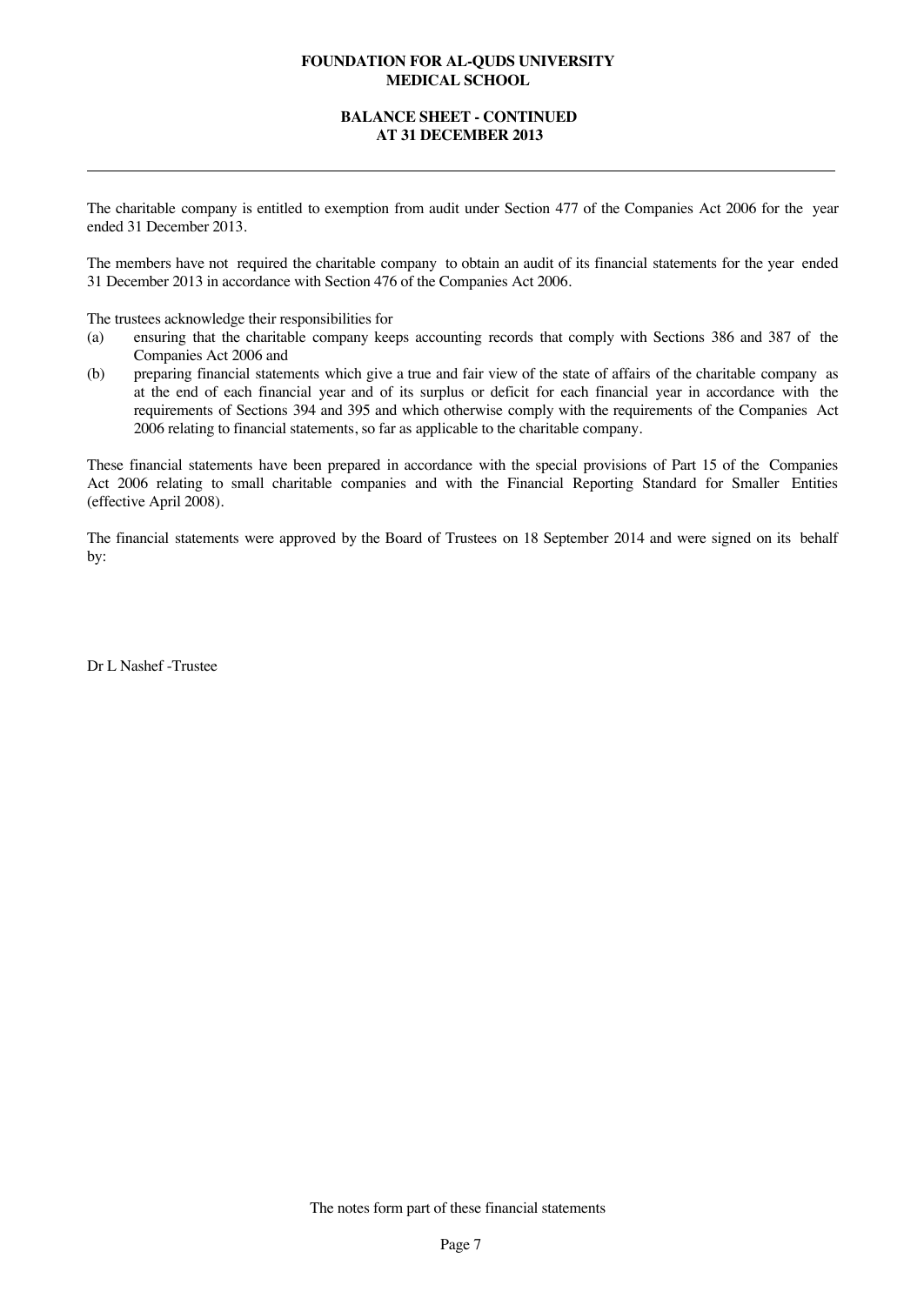## **NOTES TO THE FINANCIAL STATEMENTS FOR THE YEAR ENDED 31 DECEMBER 2013**

#### **1. ACCOUNTING POLICIES**

#### **Accounting convention**

The financial statements have been prepared under the historical cost convention, and in accordance with the Financial Reporting Standard for Smaller Entities (effective April 2008), the Companies Act 2006 and the requirements of the Statement of Recommended Practice, Accounting and Reporting by Charities.

#### **Incoming resources**

All incoming resources are included on the Statement of Financial Activities when the charity is legally entitled to the income and the amount can be quantified with reasonable accuracy.

#### **Resources expended**

Expenditure is accounted for on an accruals basis and has been classified under headings that aggregate all cost related to the category. Where costs cannot be directly attributed to particular headings they have been allocated to activities on a basis consistent with the use of resources. Grants offered subject to conditions which have not been met at the year end date are noted as a commitment but not accrued as expenditure.

#### **Taxation**

The charity is exempt from corporation tax on its charitable activities.

#### **Fund accounting**

Unrestricted funds can be used in accordance with the charitable objectives at the discretion of the trustees.

Restricted funds can only be used for particular restricted purposes within the objects of the charity. Restrictions arise when specified by the donor or when funds are raised for particular restricted purposes.

Further explanation of the nature and purpose of each fund is included in the notes to the financial statements.

## **2. INVESTMENT INCOME**

|                   | 31.12.13 | 31.12.12      |
|-------------------|----------|---------------|
|                   | ∼        | t             |
| Interest received | 1.829    | 3,447         |
|                   |          | $\sim$ $\sim$ |

## **3. TRUSTEES' REMUNERATION AND BENEFITS**

There were no trustees' remuneration or other benefits for the year ended 31 December 2013 nor for the year ended 31 December 2012 .

#### **Trustees' expenses**

There were no trustees' expenses paid for the year ended 31 December 2013 nor for the year ended 31 December 2012.

## **4. DEBTORS: AMOUNTS FALLING DUE WITHIN ONE YEAR**

|               |                                   | 31.12.13 31.12.12 |
|---------------|-----------------------------------|-------------------|
|               | ີ                                 | f                 |
| Other debtors | <b>Service</b>                    | 11.617            |
|               | <b>Contract Contract Contract</b> |                   |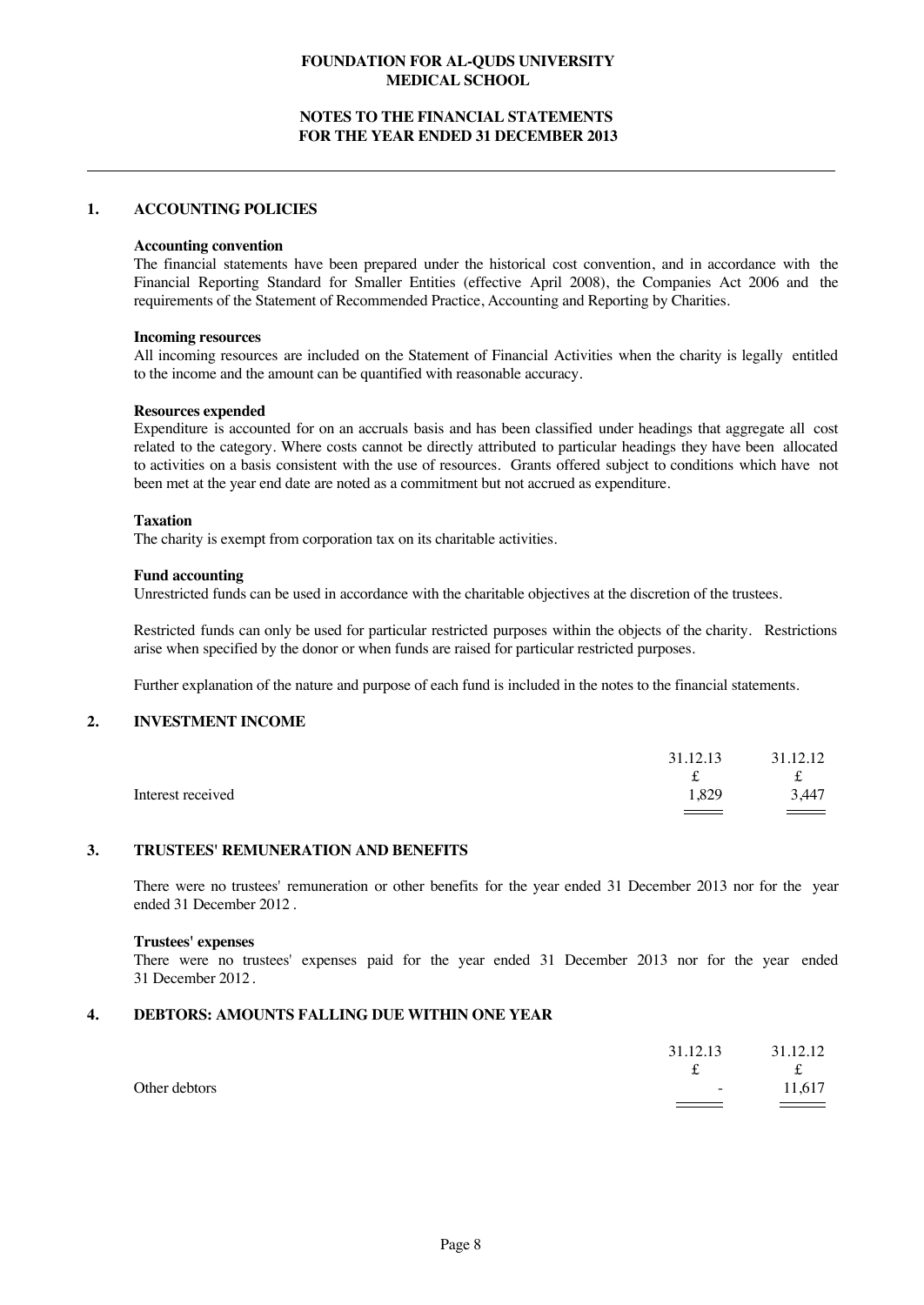# **NOTES TO THE FINANCIAL STATEMENTS - CONTINUED FOR THE YEAR ENDED 31 DECEMBER 2013**

# **5. CREDITORS: AMOUNTS FALLING DUE WITHIN ONE YEAR**

|                 | 31.12.13          | 31.12.12      |
|-----------------|-------------------|---------------|
|                 | s                 | ∼             |
| Other creditors | 781               | 781           |
|                 | $\equiv$ $\equiv$ | $\sim$ $\sim$ |

## **6. MOVEMENT IN FUNDS**

|                                           | Net movement   |               |             |
|-------------------------------------------|----------------|---------------|-------------|
|                                           | At 1.1.13<br>£ | in funds<br>£ | At 31.12.13 |
| <b>Unrestricted funds</b><br>General fund | 622.943        | (91,127)      | 531,816     |
| <b>TOTAL FUNDS</b>                        | 622.943        | (91, 127)     | 531,816     |

Net movement in funds, included in the above are as follows:

|                                           | Incoming<br>resources<br>£ | Resources<br>expended | Movement in<br>funds<br>£ |
|-------------------------------------------|----------------------------|-----------------------|---------------------------|
| <b>Unrestricted funds</b><br>General fund | 81,750                     | (172, 877)            | (91, 127)                 |
| <b>TOTAL FUNDS</b>                        | 81,750                     | (172, 877)            | (91, 127)                 |